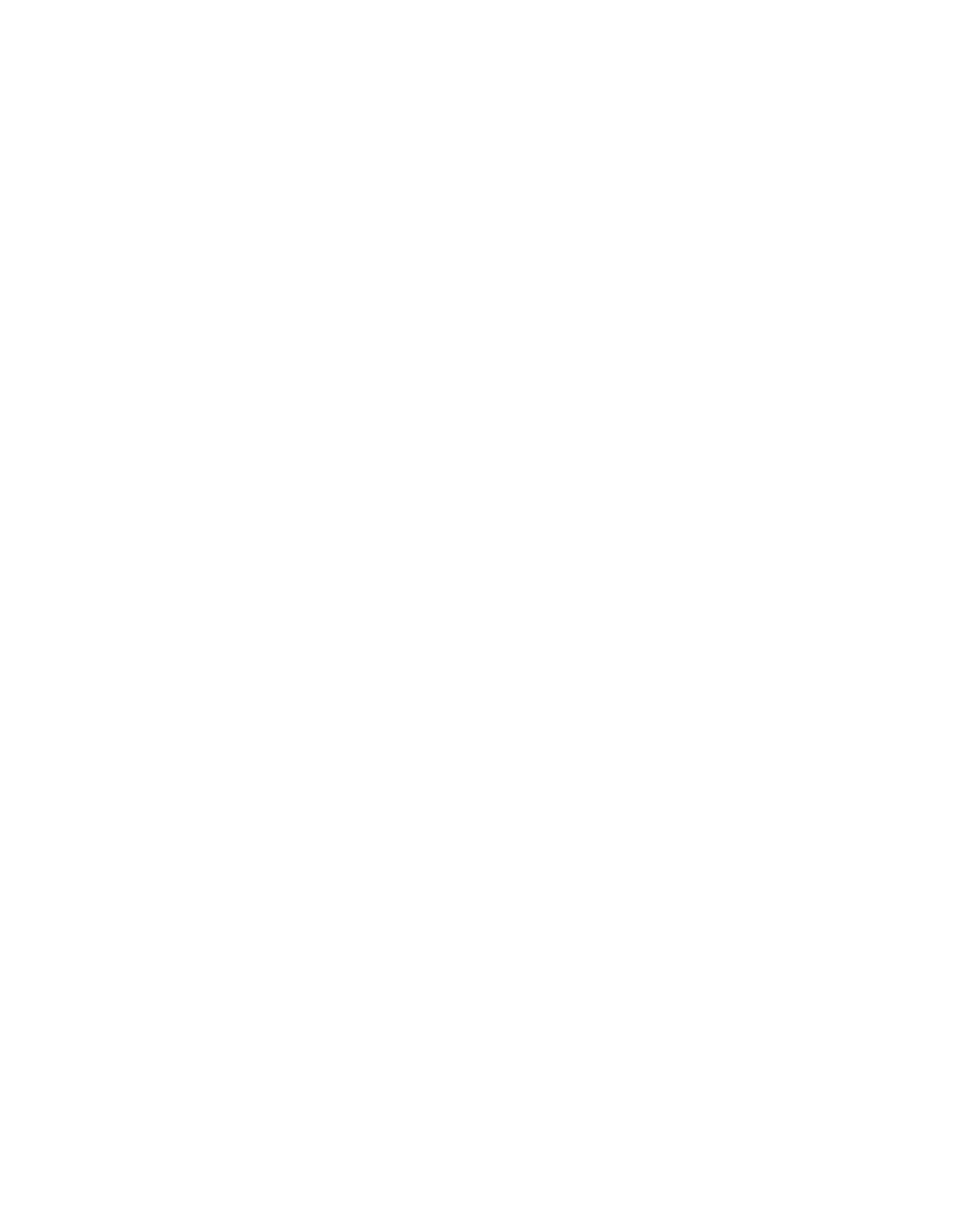# **OREGON ON-BILL REPAYMENT** HEAT PUMP

 $\overline{\phantom{a}}$ 

# **WORKFLOW**

**CRAFT** 

| DETERMINE PROJECT ELIGIBILITY             | $\cdots$ Trade ally determines customer eligibility.                                                                                                                                                    |  |
|-------------------------------------------|---------------------------------------------------------------------------------------------------------------------------------------------------------------------------------------------------------|--|
| <b>FINALIZE BID &amp; INCENTIVE FORMS</b> | Trade ally completes incentive form 321HP and bid,<br>obtains customer signature on both form and bid,<br>submits to Craft3 at homeenergy@craft3.org.                                                   |  |
| <b>LOAN APPLICATION</b>                   | Customer applies for Craft3 loan at<br>www.Craft3.org/HomeEnergy. Craft3 is available<br>to answer questions and help applicants through the<br>process. Paper applications are available upon request. |  |
| PROJECT & INCENTIVE APPROVAL              | Craft3 reviews and informs applicant of<br>incentive eligibility.                                                                                                                                       |  |
| <b>LOAN APPROVAL</b>                      | Craft3 makes credit decision and notifies customer and<br>trade ally via email.                                                                                                                         |  |
| <b>SIGN LOAN DOCUMENTS</b>                | If approved, Craft3 sends loan documents to customer<br>for electronic signing and notifies trade ally when the<br>loan is closed and work may begin.                                                   |  |
| FIRST PAYMENT TO TRADE ALLY               | With customer authorization, Craft3 disburses up to<br>Ş<br>50 percent of loan amount to trade ally.                                                                                                    |  |
| <b>COMPLETE WORK</b>                      | Trade ally installs qualifying upgrades.                                                                                                                                                                |  |
| PROJECT PAYMENT & APPROVAL                | Trade ally submits customer-signed final invoice and<br>contractor-signed Craft3 Invoice Summary to Craft3 at<br>homeenergy@craft3.org.                                                                 |  |
| FINAL PAYMENT TO TRADE ALLY               | Craft3 sends electronic payment to trade ally to cover<br>\$<br>remaining balance on the loan. If project costs increase,<br>Craft3 may require new loan documents.                                     |  |
| <b>INCENTIVE PAYMENT</b>                  | Trade ally receives cash incentive from Energy Trust.<br>Energy Trust closes project.                                                                                                                   |  |
|                                           |                                                                                                                                                                                                         |  |

#### **LEGEND**